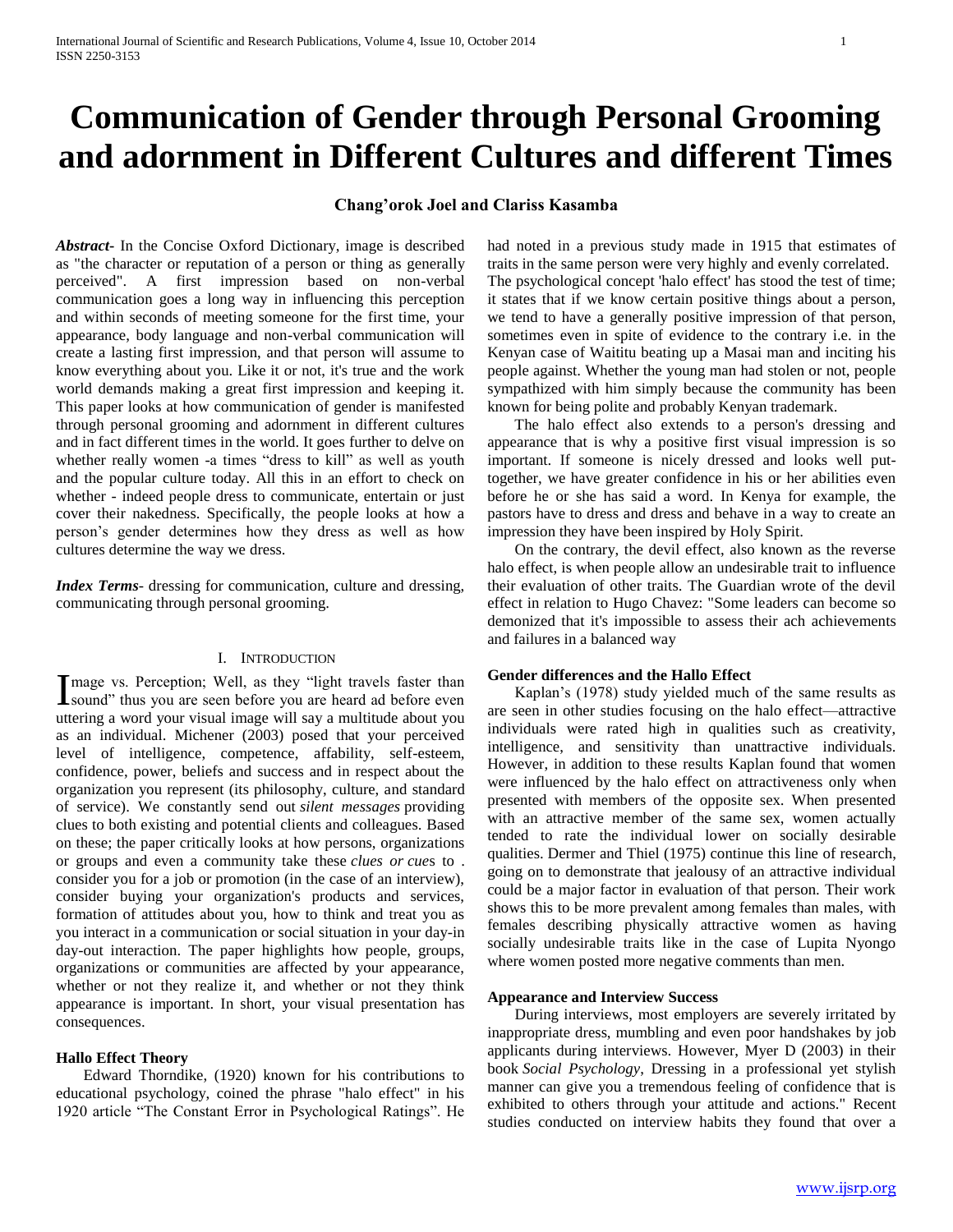quarter were upset by unsuitable clothing or appearance. It is therefore clear that how u dress matter.

 Looking at the following excerpt: Pamela Monticelli, a senior recruiter for Sovereign Bank in Tom's River, New Jersey, believes, "Especially in the financial industry, which tends to be a more conservative environment, what a lot of the younger people don't understand is that we are looking for someone to represent the company. So your appearance is not just representative of you; you will also be representing the company the way we want it to be represented." She adds, "I have raised four teenagers and every one of them has, at some point, gotten a piercing or tattoo and has said that 'if I am are going to work for XYZ Company they need to accept me for who I am.' My children need to understand that at some point they might have to modify their appearance to fit into a professional environment. While companies believe in a diverse environment, you also don't want to offend your customers."

## **Dressing code**

 Dress codes are written and, more often, unwritten rules with regard to clothing. Clothing like other aspects of human physical appearance has a social significance, with different rules and expectations being valid depending on circumstance and occasion. Even within a single day an individual may need to navigate between two or more dress codes, at a minimum these are those that apply at their place of work and those at home, usually this ability is a result of cultural acclimatization. Different societies and cultures will have different dress norms although Western styles are commonly accepted as valid most cases.

 The dress code has built in rules or signals indicating the message being given by a person's clothing and how it is worn. This message may include indications of the person's gender, income, occupation and social class, political, ethnic and religious affiliation, attitude and attitude towards comfort, fashion, traditions, gender expression, marital status, sexual availability, and sexual orientation, etc. Clothes convey other social messages including the stating or claiming personal or cultural identity, the establishing, maintaining, or defying social group norms, and appreciating comfort and functionality. For example, wearing expensive clothes can communicate wealth, the image of wealth, or cheaper access to quality clothing. All factors apply inversely to the wearing of inexpensive clothing and similar goods. The observer sees the resultant, expensive clothes, but may incorrectly perceive the extent to which these factors apply to the person observed. Clothing can convey a social message, even if none is intended.

 If the receiver's code of interpretation differs from the sender's code of communication, misinterpretation follows. In every culture, current fashion governs the manner of consciously constructing, assembling, and wearing clothing to convey a social message. The rate of change of fashion varies, and so modifies the style in wearing clothes and its accessories within months or days, especially in small social groups or in communications media-influenced modern societies. More extensive changes, requiring more time, money, and effort to effect, may span generations. When fashion changes, the messages communicated by clothing change.

#### **Fashion**

 Not only can particular styles of clothes define a person as an individual, but also as a part of a group. According to Thomas (2007) "Fashion is a language of signs, symbols and iconography that non-verbally communicate meanings about individuals and groups.‖ Depending on the context clothes and other defining objects can mean very different things, Fred (1994) discusses the way that clothes and fashion can represent identity through the semiotic notion of code.

 Davis (1994). Adds, although you can give meaning to semiotics signs can change and this applies to trends as well. Fashion design and symbolic adornments can have very definitive symbols, but depending on the time and place those symbols can be constantly shifting and changing. Even though they may change they are still held to their symbolic meaning by the collective culture.

## **Gender and Dressing code**

 In some traditions, certain types of clothing are worn exclusively or predominantly by either men or women. For example, the wearing of a skirt tends to be associated with female dress, while trousers are associated with male dress. Hairdressing in some societies may also conform to a dress code, such as long hair for women and short hair for men. Some headgear are usually geared towards women, such as hair-clips, hairpins, and barrettes.

## **Personal Grooming and Social status**

 In many societies, particular clothing may indicate social status, reserved or affordable to people of high rank. For example, in Ancient Rome only senators were permitted to wear garments dyed with *Tyrian* purple; and, in traditional Hawaiian society, only high-ranking chiefs could wear feather cloaks and *palaoa* or carved whale teeth. In China before the establishment of the republic, only the emperor could wear yellow. Just like in Nigerian where dressing distinguishes the social and gender roles. In Kenya Masai's are famous for the red *shukas etc.*

 The school uniform came about because of bullying tha become a major problem in school systems amongst all ages. It led to social issues, self-doubt, depression and even suicide attempts amongst students. In 1996, former President Bill Clinton announced his support for the idea of school uniforms stated, "School uniforms are one step that may help break the cycle of violence, truancy and disorder by helping young students understand what really counts is what kind of people they are." It did not take much more than this presidential approval to get many school districts across the country on board. By requiring students to wear a school uniform they are less likely to have something to make fun of other students for. This would cause the students to get to know one another by their personality and who they really are rather than the clothes they wear.

## **Occupation and Dressing**

 Military, police, and firefighters usually wear uniforms, as do workers in many industries. School children often wear school uniforms, while college and university students sometimes wear particular kind of dress i.e. during special occasions members of religious orders may also wear uniforms or sometimes a single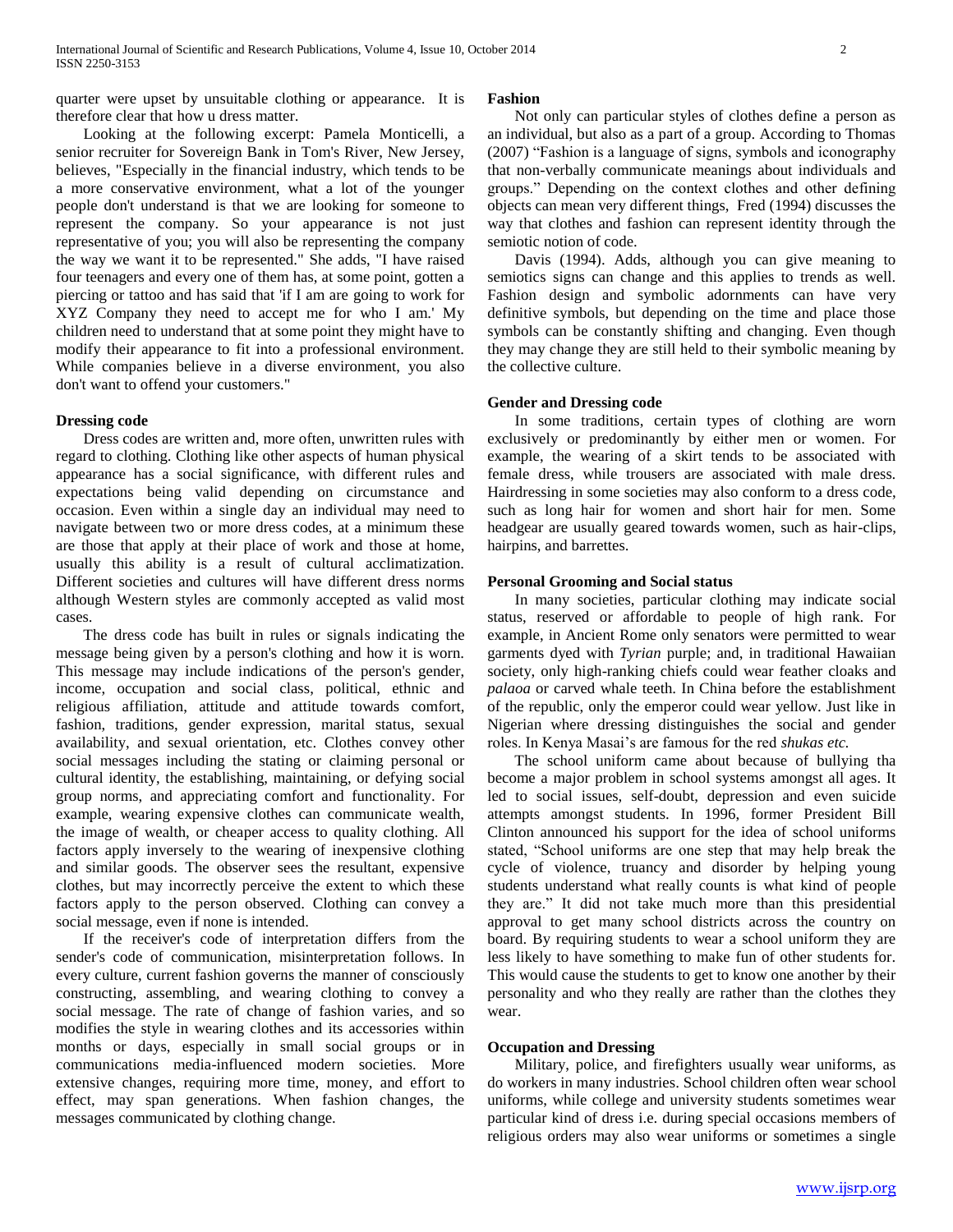item of clothing or a single accessory can declare one's occupation or rank within a profession.

#### **Ethnic and political affiliation**

 In many regions of the world, national costumes and styles in clothing and ornament declare membership in a certain village, caste, religion, etc. A Scotsman declares his clan with his tartan. A French peasant woman identified her village with her cap or coif. A Palestinian woman identifies her village with the pattern of embroidery on her dress, coastal women have a particular way of dressing and so are the pastoralist and other groups.

 Clothes can also proclaim dissent from cultural norms and mainstream beliefs, as well as political affiliation. As u may have witnessed of late in Kenya, every party has its colour resonating their various political manifestos like the orange colour for ODM and Red for Jubillee etc.

## **Religious affiliation**

 A Sikh or Muslim man may display his religious affiliation by wearing a turban and other traditional clothing. Many Muslim women wear head or body coverings hijab, that proclaim their status as respectable women and cover the so-called intimate parts. A Jewish man may indicate his observance of Judaism by wearing a yarmulke. In Kenya, Different denominations can be distinguished by their unique outfits i.e. Catholics-cross, veils and rosary etc.

#### Marital status

 Visual markers of marital status- Traditionally, Hindu women wear **sindoor**, a red powder, in the parting of their hair to indicate their married status; if widowed, they abandon sindoor and jewelry and wear simple white clothing. However, this is not true of all Hindu women; in the modern world this is not a norm and women without sindoor may not necessarily be unmarried. In many Orthodox Jewish circles, married women wear head coverings such as a hat, snood, or wig. Additionally, after their marriage, Jewish men ofAshkenazi descent begin to wear a Tallit during prayer. Men and women of the Western world may wear wedding rings to indicate their married status, and women may also wear engagement rings when they are engaged.

 Besides communicating about a person's beliefs and nationality, clothing can be used as a non-verbal outlet to attract others. Men and women might adorn themselves with accessories and keep up with the latest fashion trends to attract partners they are interested in. In this case, clothing becomes a means of selfexpression, and people can sense power, wealth, sex appeal, personality, or creativity just by looking at what a person is wearing.

 Most recently at the New York Fashion Week that took place last month in New York City, we saw that clothing can even reflect a society's state of economy. Since our economy is still on the road to recovery, designers focused on less expensive fabrics and more wearable, practical designs when creating clothing for this season.

# II. SUMMARY

 Personal grooming and dressing modes are determined by a number of factors ranging from social, political economic factors. The variation and discrepancies in dressing and grooming are further influenced by other social cultural issues like religion, race, tribe, values etc. However, cross-cutting issues like climatic variations influence the outfits one puts on, a good example seen in those traveling abroad (Kenyans attending ICC cases) are seen heavy woolen outfits immediately they land in the Hague and other places and vice-versa when tourist are at the coast, they dress "scantly" probably to adapt to the hot weather. Therefore, for one to appreciate how people dress, one has to look at a number of issues though gender still remains the most universal determinant of how people dress.

#### **REFERENCES**

- [1] Myer D, J., (2003) (ed) Socila Psychology. Wadsworth Publishing
- [2] Abikoff, H.; Courtney, M., Pelham, W.E., Koplewicz, H.S. (1993). "Teachers' Ratings of Disruptive Behaviors: The Influence of Halo Effects". Journal of Abnormal Child Psychology 21 (5): 519–533. doi:10.1007/BF00916317. PMID 8294651.
- [3] Chandon, Pierre; Brian Wansink (2007). "The Biasing Health Halos of Fast-Food Restaurant Health Claims: Lower Calorie Estimate and Higher Side-Dish Consumption Intentions". Journal of Consumer Research 34 (3): 301– 314. Chandra, Ramesh (2004). Social development in India. Delhi, India: Isha. ISBN 81-8205-024-3.
- [4] Coombs, Timothy W.; Holladay (2006). "Sherry J". Journal of Communication Management 10 (2): 123-137. doi:10.1108/13632540610664698.
- [5] Dean, Jeremy (2007). "The Halo Effect: When Your Own Mind is a Mystery". PsyBlog.
- [6] Dermer, M.; Thiel, D.L (1975). "When beauty may fail". Journal of Personality and Social Psychology 31 (6): 1168–1176. doi:10.1037/h0077085.
- [7] Dion, Karen; Ellen Berscheid, Elaine Walster. "What Is Beautiful is Good". Journal of Personality and Social Psychology 3 (24): 285–290.
- [8] Efran, M. G. (1974). "The Effect of Physical Appearance on the Judgment of Guilt, Interpersonal Attraction, and Severity of Recommended Punishment in Simulated Jury Task". Journal of Research in Personality 8: 45–54. doi:10.1016/0092-6566(74)90044-0.
- [9] Forgas, Joseph P. (2011). "She just doesn't look like a philosopher…? Affective influences on the halo effect in impression formation". European Journal of Social Psychology 41 (7): 812. doi:10.1002/ejsp.842.
- [10] Foster, Glen; James Ysseldyke (1976). "Expectancy and Halo Effects as a Result of Artificially Induced Teacher Bias". Contemporary Educational Psychology 1 (1): 37–45. doi:10.1016/0361-476X(76)90005-9.
- [11] Kaplan, Robert M. (1978). "Is Beauty Talent? Sex Interaction in the Attractiveness Halo Effect". Sex Roles 4 (2): 195–204. doi:10.1007/BF00287500.
- [12] Landy, D.; Sigall, H. (1974). "Task Evaluation as a Function of the Performers' Physical Attractiveness". Journal of Personality and Social Psychology 29 (3): 299–304. doi:10.1037/h0036018.
- [13] Monahan, F. (1941). Women in Crime. New York: Washburn.
- [14] Moore, F. R.; Filippou, D., Perrett, D. (2011). "Intelligence and Attractiveness in the Face: Beyond the Attractiveness Halo Effect". Journal of Evolutionary Psychology 9 (3): 205–217. doi:10.1556/JEP.9.2011.3.2.
- [15] Nisbett, Richard E.; Wilson, Timothy D (1977). "The halo effect: Evidence for unconscious alteration of judgments". Journal of Personality and Social Psychology (American Psychological Association) 35 (4): 250–256. doi:10.1037/0022-3514.35.4.250. ISSN 1939-1315.
- [16] Ostrove, Nancy; Sigall, Harold (1975). "Beautiful but Dangerous: Effects of Offender Attractiveness an Nature of the Crime on Juridic Judgment". Journal of Personality and Social Psychology 31 (3): 410–414. doi:10.1037/h0076472.
- [17] Palmer, C.L.; Peterson, R.D. (2012). "Beauty and the Pollster: The Impact of Halo Effects on Perceptions of Political Knowledge and Sophistication". Midwest Political Science Association.